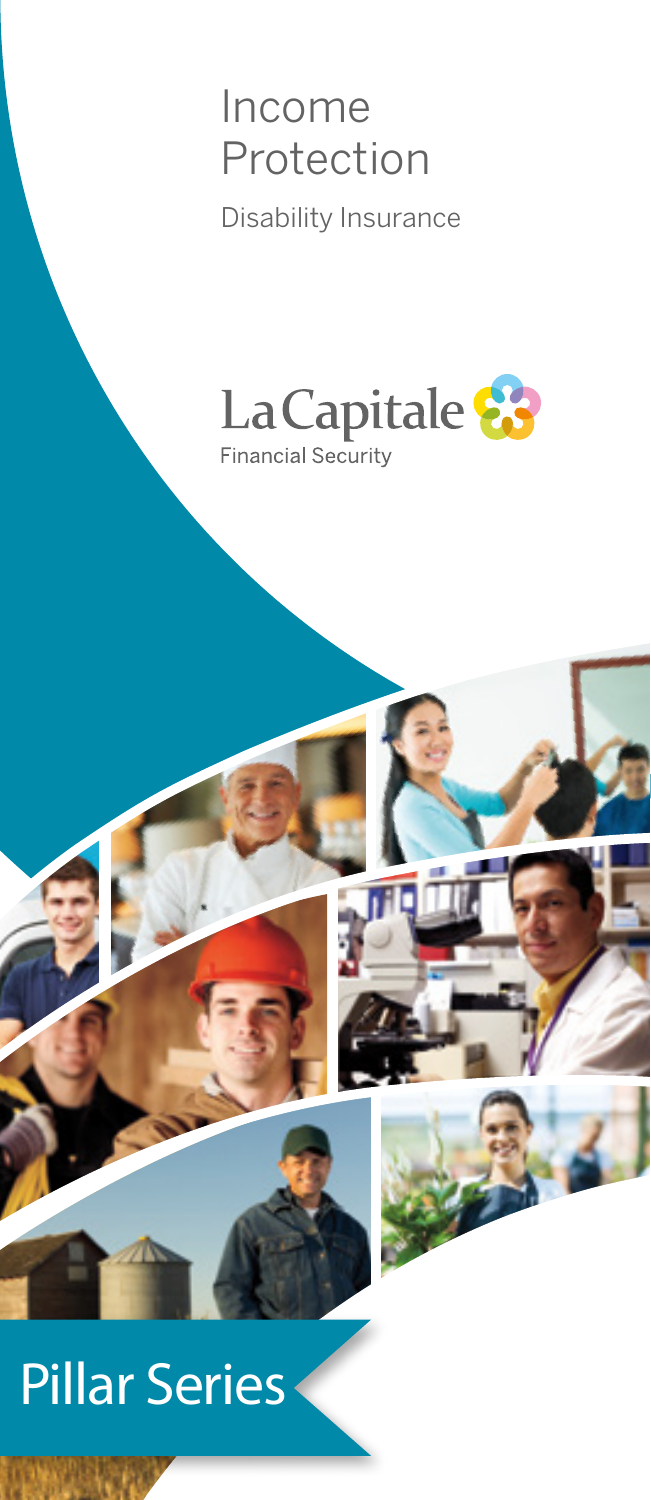#### Are you prepared for the unexpected?

The consequences of a disability can be devastating. Your ability to earn an income is the foundation of your financial future and your most valuable asset. If an accident or sickness suddenly prevented you from working, how would you replace this money? Being prepared for these unexpected events will provide you with the financial security and peace of mind you deserve.

#### Did you know?

- You have a 1 in 3 chance of becoming disabled for 90 days or longer at least once before age 65.
- There is an "official" occupational injury in Canada every 27.3 seconds of every working day.
- Medical problems are the leading cause of bankruptcies in Canada.1

#### How long will your savings suffice?

14, 30 or 90 days?

#### How long would you need income replacement?

2 years, 5 years or to age 65?

1. Sources: 1985 Commissioner's Individual Disability Table A and CIA 86-92 Aggregate Mortality Table 2010, Association of Workers' Compensation Boards of Canada (AWCBC) Bankruptcy Canada, Canada's largest bankruptcy information website.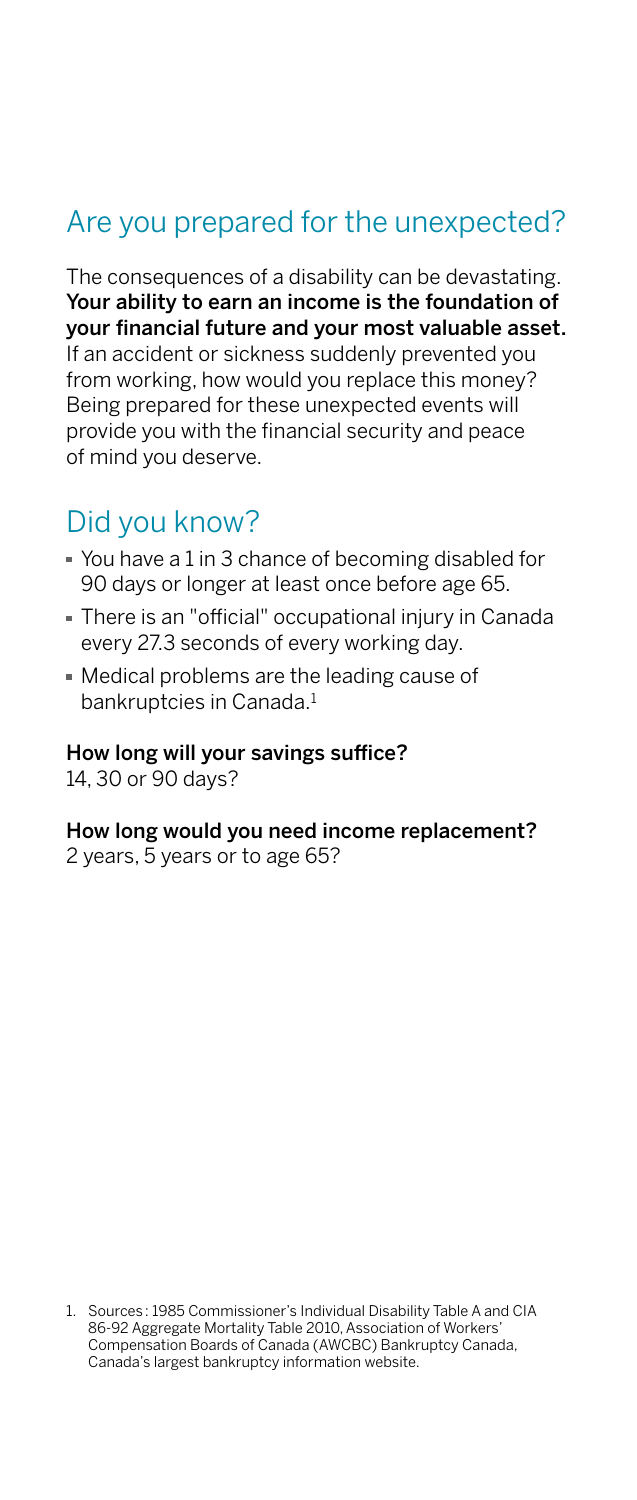### Income Protection Protect your income in the event of disability

Pillar Series disability insurance is affordable personal income protection designed to address the needs of the self-employed, small business owners and qualified individuals.

This insurance protects your income in the event an accident or sickness suddenly prevents you from working. It's simply the best way to protect your income and lifestyle if you should become disabled!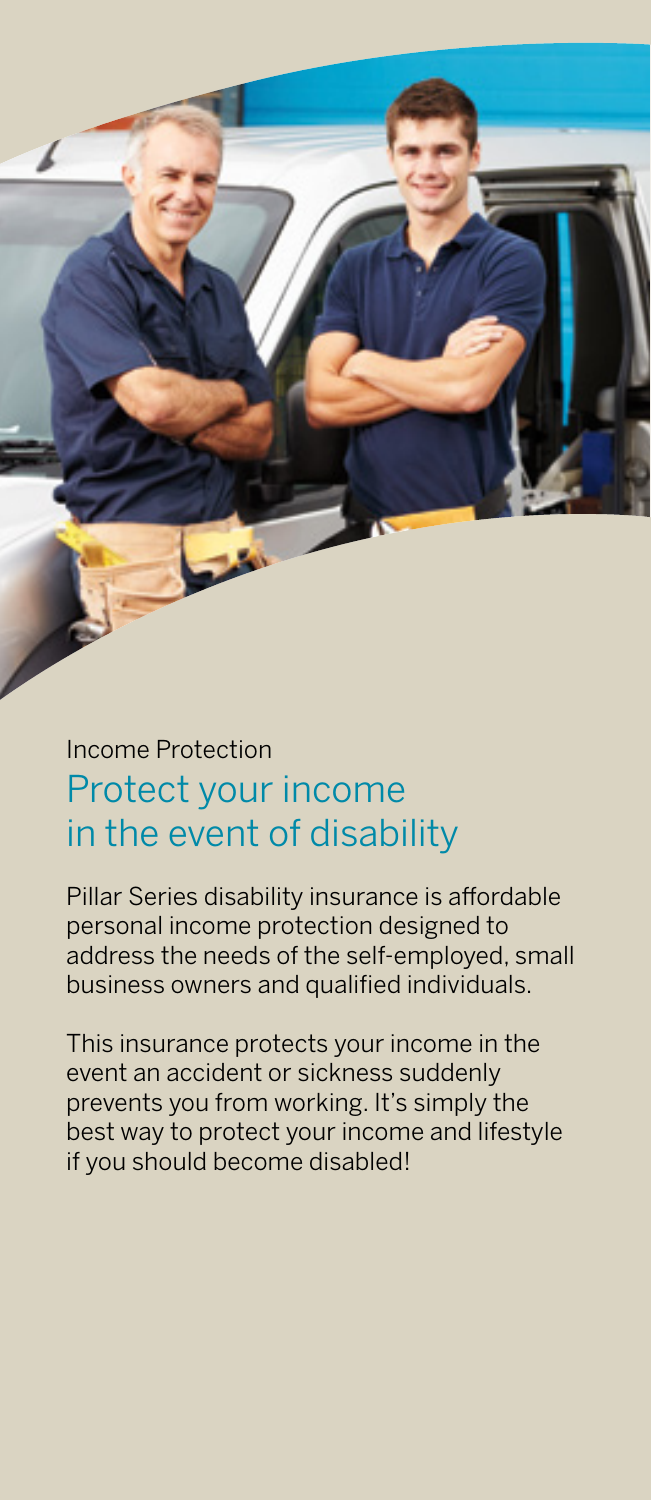#### The advantages of Pillar Series disability insurance

Accident only or accident and sickness disability coverage

**+**

- Benefit amounts from \$500 to \$6,000 per month
- **Benefit periods** of 2 years, 5 years or up to age 65
- **Elimination periods** of 14, 30, 60, 90, or 120 days as well as 0 days for accident coverage. For elimination periods of less than 120 days, monthly benefits will be paid as of the first day if you are hospitalized or if you undergo day surgery.
- $\blacksquare$  Total disability the first 24 months: unable to perform the important duties of your occupation. After this period, unable to engage in any occupation for which you are reasonably qualified by your education, training or experience.
- **Partial disability** 50% of the total disability benefit for a maximum of 6 months
- Total loss of autonomy benefits 100% of total disability benefits for life
- **Waiver of premiums** After 4 months of total disability benefits we will waive all subsequent premiums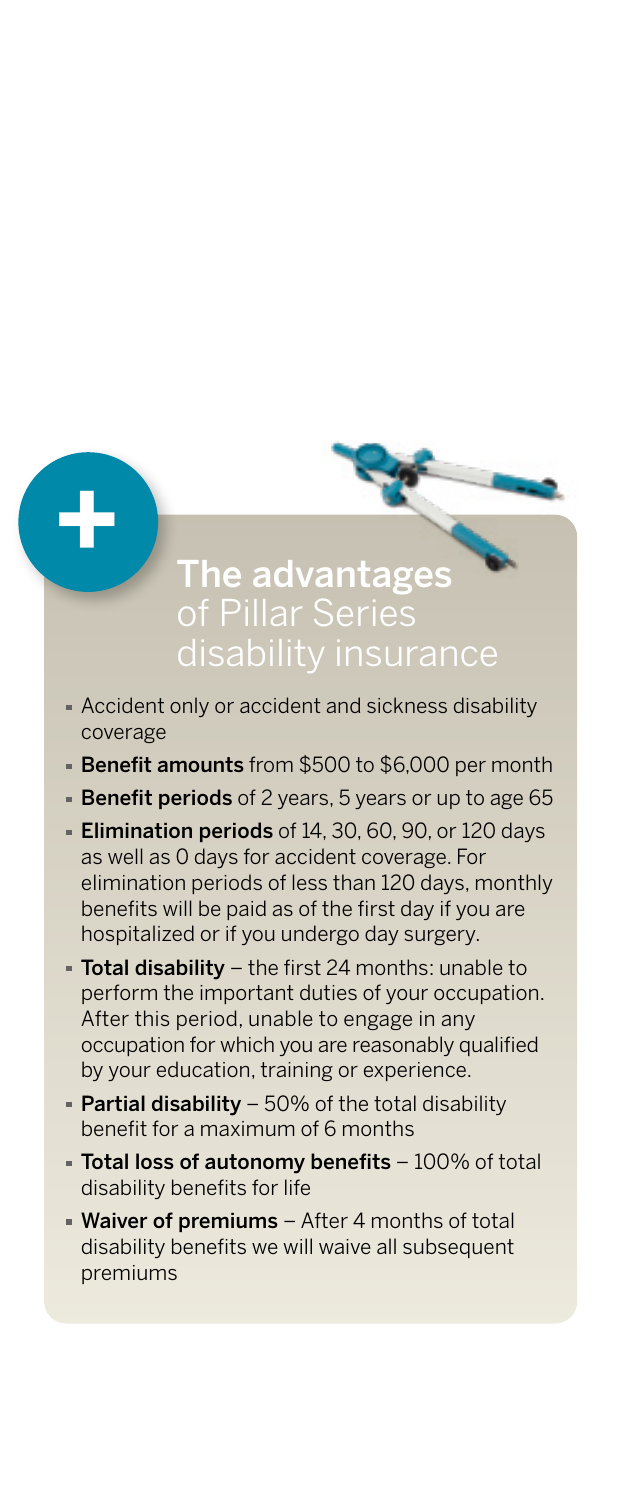#### What would you do if your income stopped today?

The need for life insurance is widely accepted, but many people aren't convinced that they need disability insurance as well. But the reality is that if you are disabled because of a sickness or injury, your income stops but your bills do not. How will you pay them?

| Emergency<br>savings and your<br>investments? | If you saved 5% of your income each<br>year, six months of disability could<br>wipe out 10 years of savings.                                                                                                      |
|-----------------------------------------------|-------------------------------------------------------------------------------------------------------------------------------------------------------------------------------------------------------------------|
| Your spouse's<br>income, if any?              | Would a single income be enough to<br>pay for expenses currently covered<br>by two incomes? In the event of a<br>sickness or injury, would your spouse<br>be forced to take time off work to<br>take care of you? |
| Your RRSP?                                    | You will pay taxes on any amount<br>withdrawn from your RRSP and these<br>amounts can not be reinvested.                                                                                                          |
| A bank loan?                                  | It may be difficult to take out a loan<br>from a financial institution when you<br>are disabled and have no income.                                                                                               |
| Mortgage your<br>home?                        | Do you really want to jeopardize your<br>home by borrowing against it?                                                                                                                                            |

*Pillar Series disability insurance provides you with the security that comes with knowing your income, and everything it supports, is protected. A solution that makes sense.*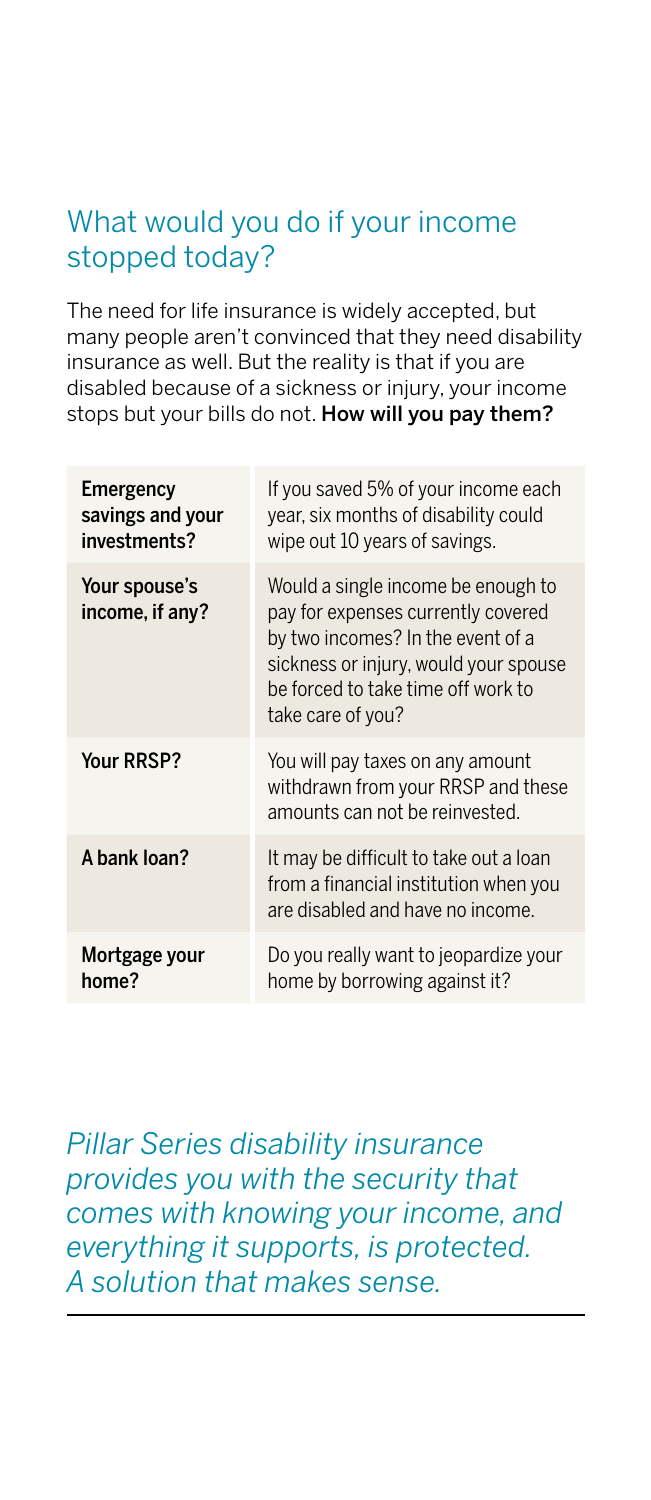### 5 included features

| No integration and coordination of benefits                   | Regardless of the amount selected, we will pay full benefits for the first six months<br>even if your income has changed or you receive benefits from other sources.                           |
|---------------------------------------------------------------|------------------------------------------------------------------------------------------------------------------------------------------------------------------------------------------------|
|                                                               | After the first 6 months and up to 36 months of disability benefits, La Capitale<br>guarantees the lesser of your monthly total disability benefit or \$1,200.                                 |
| No soft tissue limitations or exclusions                      | Sprains, strains and back and neck injuries are covered.                                                                                                                                       |
| No exclusions for mental and nervous disorders                | No exclusions for mental and nervous disorders                                                                                                                                                 |
|                                                               | If you take out the sickness rider, your contract will cover you for conditions caused<br>by stress, anxiety, depression, and fibromyalgia                                                     |
| A guaranteed benefits option is available<br>at time of claim | You can guarantee the amount of your benefit by qualifying when you apply. This will<br>ensure payment of the guaranteed benefit without verification of your income when<br>you make a claim. |
| Your occupational class is guaranteed                         | Your premium and benefits do not change if you change your occupation to one that<br>we consider more dangerous.                                                                               |

## 8 optional benefits

| Regular occupation<br>extension                    | Extends the period of regular occupation of the total disability definition in your disability coverage<br>from 24 months to 5 years or up to age 65                                                                                        |
|----------------------------------------------------|---------------------------------------------------------------------------------------------------------------------------------------------------------------------------------------------------------------------------------------------|
| Indexation option                                  | Provides for indexing monthly total disability benefits to the Consumer Price Index (CPI) after<br>12 consecutive months of benefit payments.                                                                                               |
| Future insurability option                         | Provides the option to add monthly total disability benefits on the insurance contract anniversary date,<br>without medical evidence of insurability.                                                                                       |
| Return of premium                                  | At age 65, we will reimbure 50% to 75% of your annual premiums paid, based on issue age, reduced by<br>twice the benefits you have received. As of age 60, if you cancel your policy, an early return of premium<br>option is available.    |
| Accidental death and<br>dismemberment              | You or your beneficiary will receive a lump sum benefit of up to \$300,000 if you suffer a severe injury<br>or die as a result of an accident.                                                                                              |
| <b>Hospitalization for sickness</b><br>or accident | You will receive a benefit of up to \$150 a day if you are hospitalized as a result of an accident or sickness.<br>Your benefit will begin the first day you are hospitalized and will continue for as long as you stay in the<br>hospital. |
| Sickness disability                                | You will receive a benefit of up to \$6,000 a month if you are unable to work due to total or partial<br>disability caused by sickness.                                                                                                     |
| Accidental fracture                                | You will receive a lump sum benefit if you suffer a fracture as a result of an accident. You can chose<br>either individual coverage or individual with coverage for children.                                                              |